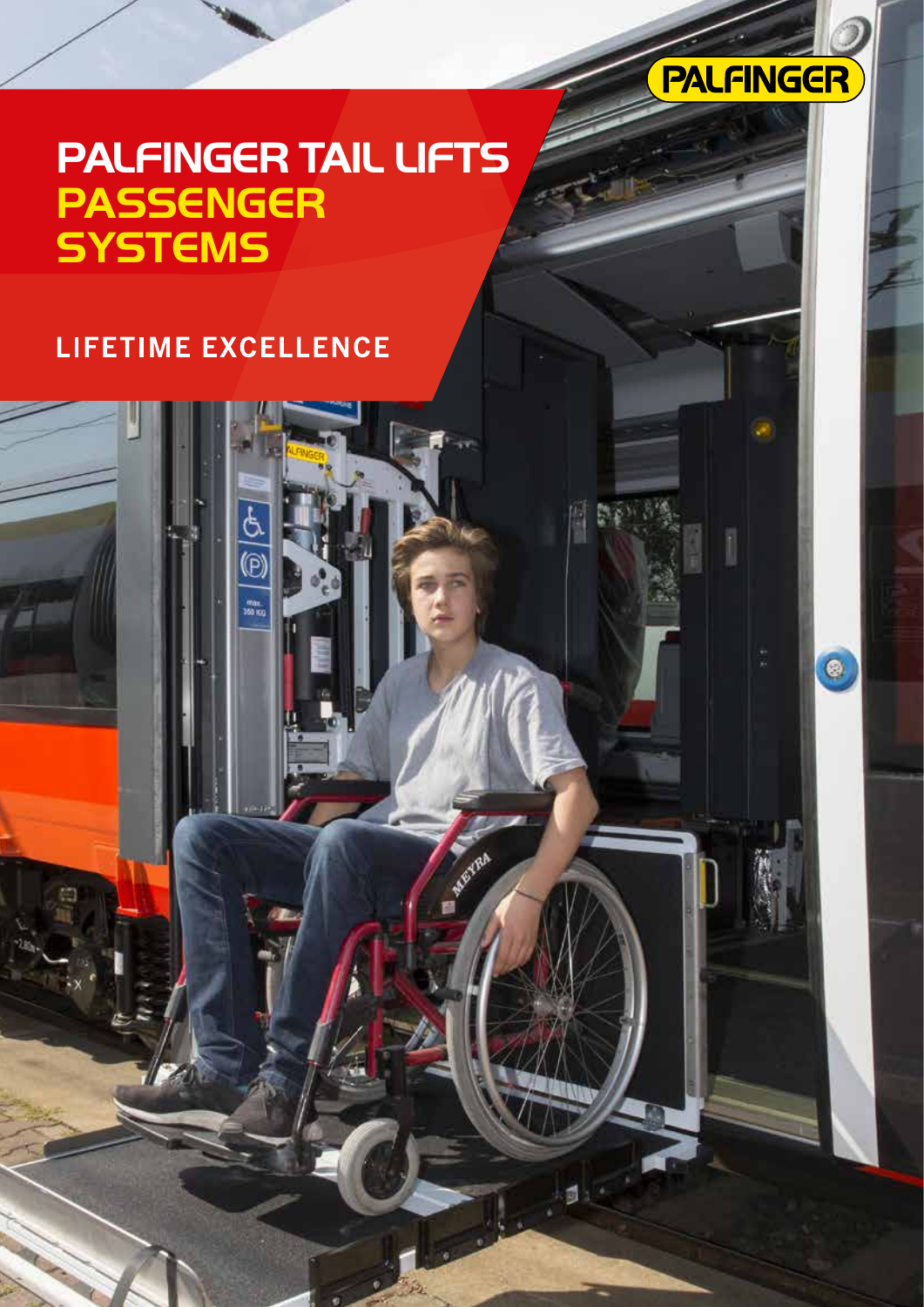# **MEDILIFT**

## **THE COMPACT LIFT FOR LOW-FLOOR VEHICLES**



- Fully automatic electric lift
- Designed for use in low-floor buses or trams
- Lifting of wheelchair users from road level without curb
- Convenient and safe entry for wheelchair users
- Used in historic old towns worldwide

#### **SAFETY DEVICES**

- Automatic roll stop
- Sensitive edges on ramp stop / platform
- Control with diagnostic function
- Safety markings
- Outputs for acoustic and visual signals
- MEDILIFT is integrated in safety circuit
- Anti-slip surface
- Compartment guard made from impact resistant plastic

#### Colum Lift LB 300

#### Cassette Lift CL 300

| Height difference (mm)                | approx. 300 | approx. 300 |
|---------------------------------------|-------------|-------------|
| Platform / Cassette width (mm)        | 1050        | 1385        |
| Platform / Cassette depth (mm)        | 870         | 825         |
| Lifting column / Cassette height (mm) | 840         | 200         |
| Entire platform lenght (mm)           | 1200        | 1200        |
| Entire platform width (mm)            | 920         | 900         |
| Lifting capacity (kg)                 | 350         | 350         |
| Voltage (V)                           | 24          | 24          |
| Current consumptiom (A)               | 30          | 30          |
| Dead weight (kg)                      | approx. 170 | approx. 200 |

### **CASSETTE LIFT FOR TRAMS**